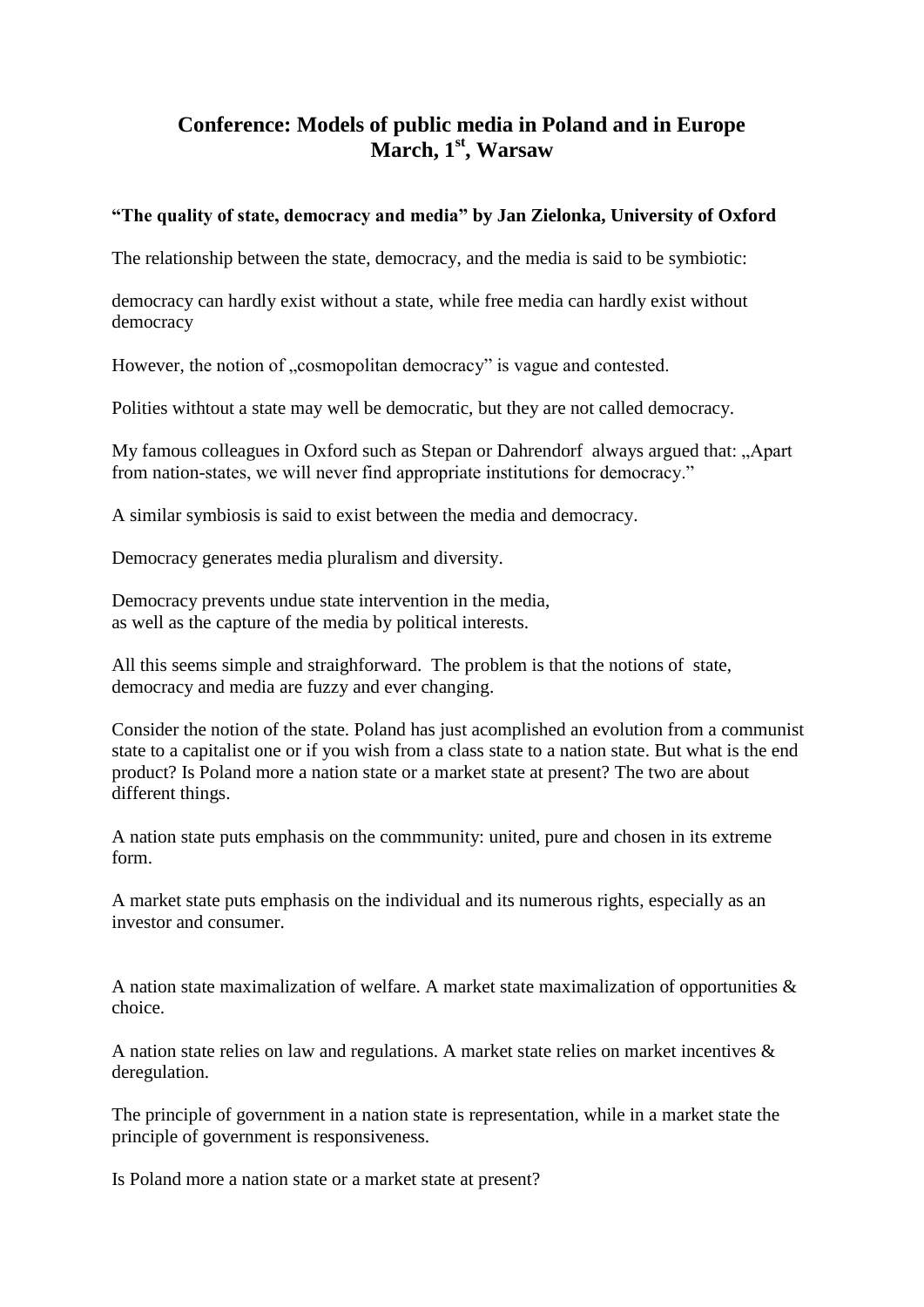Without an answer to this question, one can hardly says anything sensible about the media and democracy in Poland.

Equally tricky questions can be asked about democracy. Is democracy in Poland chiefly about parliamentary representation or public deliberation? Is it social or liberal? Consolidated or transitory? Participatory or delegative?

John Keane who studies linkages between the media and democracy talks about monitory democracy manifested by the rapid growth of numerous extra-parliamentary, powerscrutinising mechanisms.

He points to the ever growing number of political think-tanks, surveys, focus groups, deliberative polling, online petitions and advocacy services that put politicians, parties, and elected governments permanently "on their toes."

Business firms also take active part in this monitoring. There is hardly any serious firm today with a communication director and they all relay on surveys companies.

These scrutinizing institutions question the authority of formal institutions, force politicians to change their agendas, and break long-standing corporatist arrangements.

Democracy is no longer about delegating power to elected officials. Nor is democracy a government implementing the common "will" of any given (national) majority.

Today democracy is more about self-governed networks monitoring traditional political institutions and forcing them to make regular adjustments of their policies.

If Keane is right we've got a problem. Access to social networks can be restricted for various formal and informal reasons such as class, profession or money.

The notion of public participation within the prime monitoring institution, the media, is very one sided: audiences are invited to take part in media debates, but editors can choose only some of the inputs to reach the public.

Networks may well be self-governed, but they are not always governed in a democratic manner, and they are notoriously unaccountable.

Monitory democracy tends to focus on single simple issues better than on complex aggregated problems requiring broader, informed and sustained deliberation.

The selection of issues highlighted by monitoring institutions can be either manipulated or accidental. For instance, the public's attention is often diverted to politicians' private lives and away from their voting records.

The argument here is more and more about the media rather than democracy. The media, especially the new media such as internet, change democracy the way the invention of printed press has done so in the past.

Democracy cannot be expected to function alike in the ages of papyrus and the internet.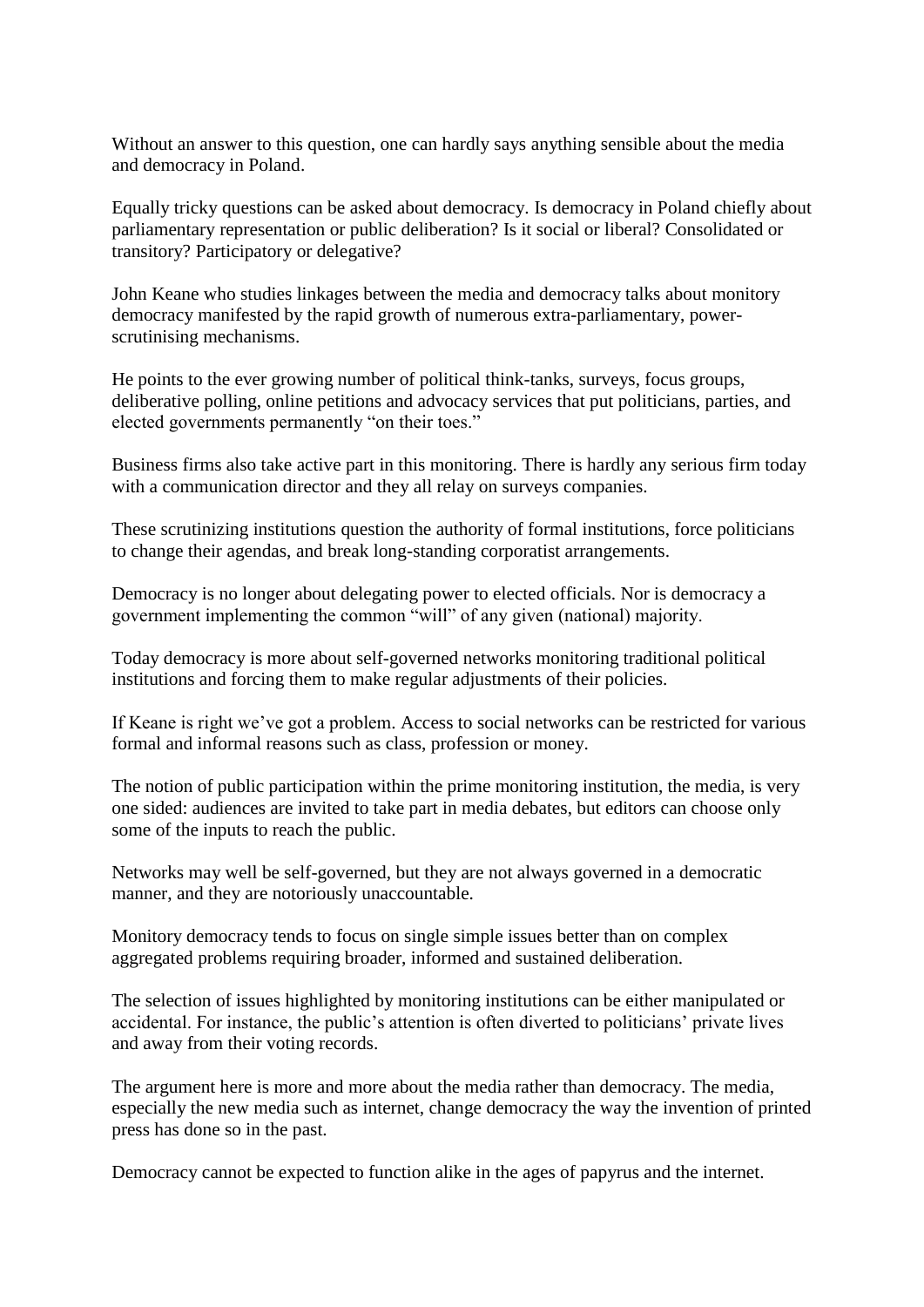However, the media is not only about technology; it is also about institutions, ethos, power and money.

Journalists and media owners participate in the process of change; sometimes in a role of victim unable to resist market and political pressures; and sometimes in a role of predator trying to extract public and private resources for partisan gains.

Journalists and media owners do not operate in isolation, but form alliances with other political and commercial elites. Some of us call these informal networks or alliances: mediacracy.

Mediacracy is never transparent, institutionalized or accountable and it often operates in a mode of dirty togetherness by exchanging favours, fencing off competition and promoting partisan regulatory standards.

My colleagues at this panel will talk more about manifestations of these complex relationships between the state, the media and democracy in various parts of the world. I will only restrict myself to one final comment related to the essence of our debate on the public media in Poland and elswhere.

The notions of state and democracy has evolved over ages, and so have the notions of the public and individual good. Yet, despite these changes one task seems to remain central for democracy: the need to balance liberal and communitarian values.

The former are chiefly about individuals and their rights, while the latter are about collectives and their ability to provide common good.

Liberals are right to put individuals at the centre stage, but individuals live in collectives, and good life for individuals usually requires a good polity.

Liberals should also be complemented for their concern with individual's rights, however they tend to underrate the sociological and economic conditions on which the attainment of these right depend. In other words, enjoyement of individual rights requires a well-ordered polity.

Both liberalism and communitarianism tend to be dogmatic and not tolerant of each other. In reality, they often need each other. Liberal values constantly need communitarian support to be sustained, and the other way around.

State power should be checked and balanced to the extend that it is not able to do ill, but not to the extend that it is prevented to do good.

Individuals are not able to exercise free choice without a conducive institutional environment.

The art of good government is to balance or even marry liberalism with communitarianism.

This might sound a bit abstract, but one cannot talk about the public service broadcasting without comprehending the interplay between liberalism with communitarianism.